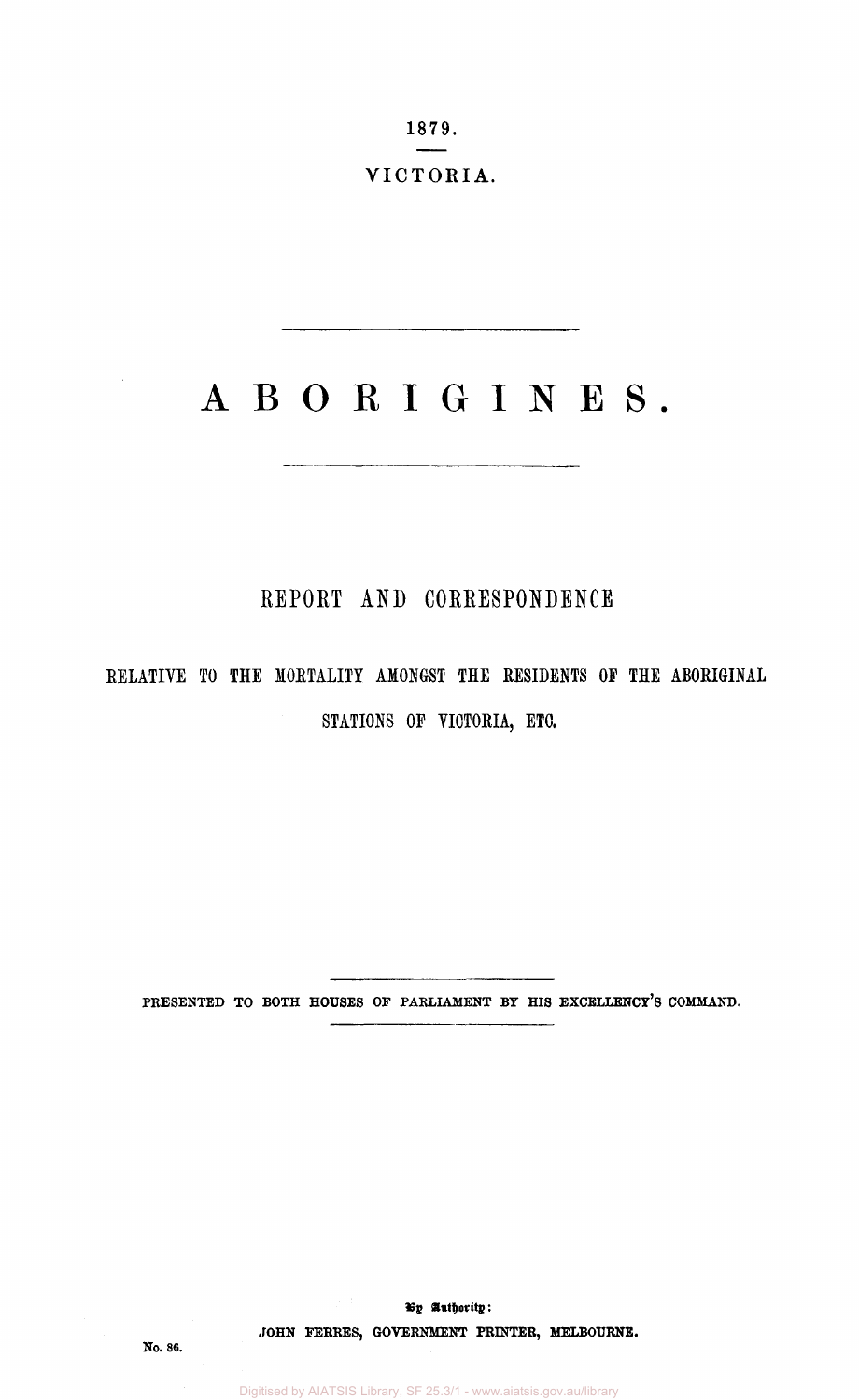|                                                        | APPROXIMATE COST OF REPORT. |                  |                      |                  |           | £ s.d. |  |
|--------------------------------------------------------|-----------------------------|------------------|----------------------|------------------|-----------|--------|--|
| Preparation-Nil.<br>Printing (775 copies)<br>$\bullet$ | $\cdot \cdot$               | $\bullet\bullet$ | <br>$\bullet\bullet$ | <br>$^{\bullet}$ | $\bullet$ | 4 15 0 |  |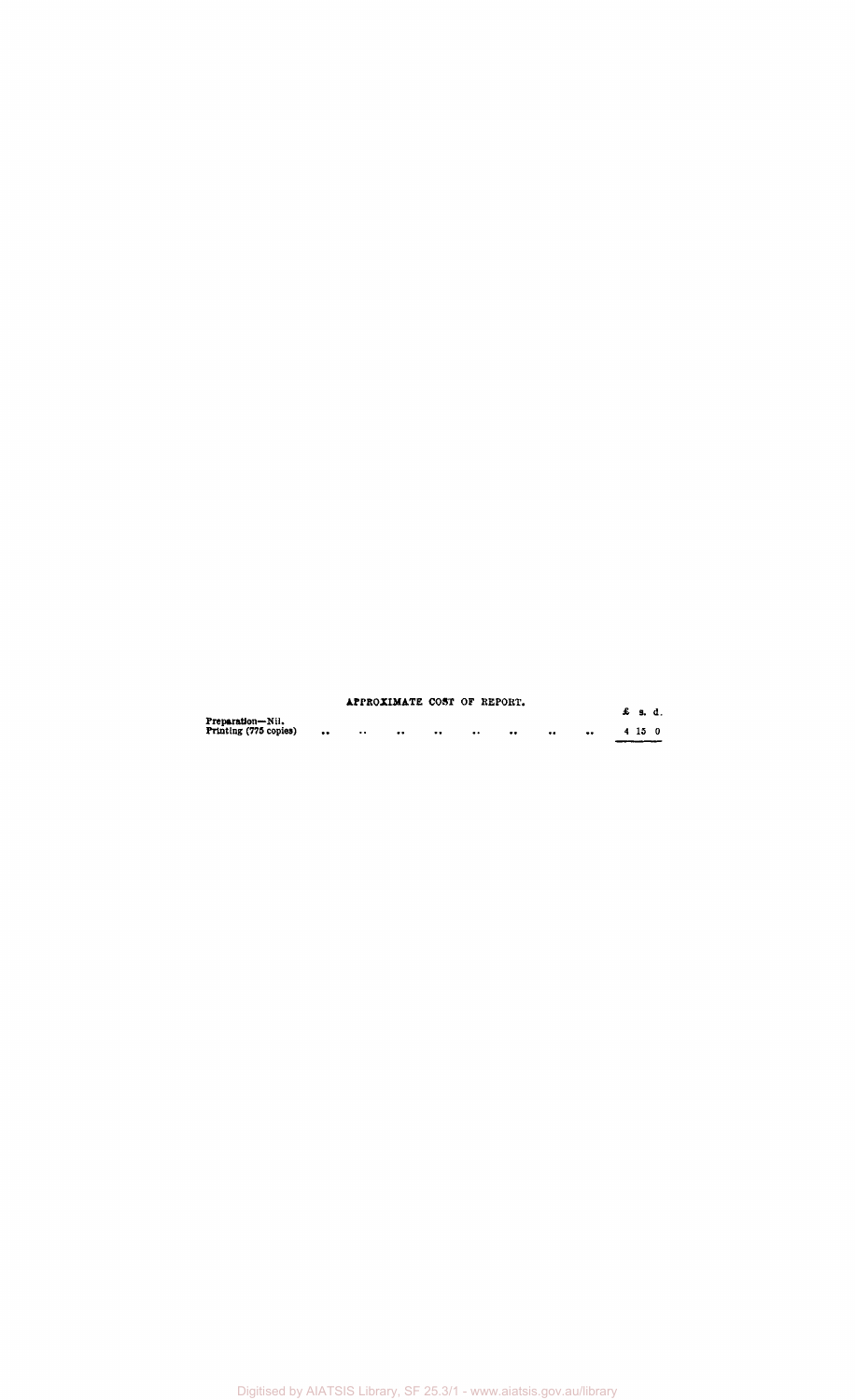## THE VICE-CHAIRMAN OF THE ABORIGINAL BOARD TO THE HONORABLE THE CHIEF SECRETARY.

Office of the Board for Protection of Aborigines,

SIR, 69 Temple Court, Melbourne, 12th June 1879.

I have the honor to inform you that the Board for the Protection of Aborigines has recently had under its serious consideration the advisability of concentrating the natives on fewer stations than at present. It is a painful fact that the aborigines throughout Victoria are rapidly decreasing in numbers, the total numbers being now probably not more than 800, including half-castes.

The Board, after much careful and anxious consideration of the whole question, has come to the conclusion that four stations instead of six are now sufficient for the remnant of the native population, and beg to recommend that steps be at once taken for the purpose of giving up Coranderrk, on the Upper Yarra, near Healesville, and Framlingham Station, situated about twelve miles from Warrnambool, in the Western District. Several of the present members of the Board have always held that Coranderrk was originally badly selected as an aboriginal home on account of its climate being too cold and wet, and so far back as August 1875 Messrs. Godfrey, Curr, and Le Souef recommended that it should be abandoned as unfit for its purpose. There are other and grave reasons, namely, its close proximity to the township of Healesville and other surroundings, that make it, in the unanimous opinion of the Board, extremely desirable to break this station up. Framlingham is also now too closely environed by townships and selections; and as the Lake Condah Mission Station is only fifty miles distant from it, the Board considers it would be advisable to relinquish this station.

It is proposed, if you agree with the Board in the advisability of the course which it has now the honor to recommend, that the feelings of the natives resident on the two reserves shall, as far as possible, be consulted in the selection of their future home on any of the other stations.

If this proposal is carried out, it will necessitate an additional expense on the remaining establishments, as more huts will have to be erected on each, and other charges incurred for the increased numbers; but ultimately there will be a considerable saving in the yearly expenditure. It is estimated that at least £2,000 will be required for the above-mentioned purpose.

The reserves of Coranderrk, 4,800 acres, and Framlingham, 3,500 acres, which the Board wish to hand over to the Government, are of great commercial value, and would probably realize by auction an average of £4 per acre, or £33,200.

In the event of this arrangement being carried out, an additional area of about 8,000 acres will be needed at Lake Tyers Mission in South Gippsland ; the land is of very inferior description, but is suitable for the purpose required. I may mention that the Board considers this reserve the most valuable under its control; it is isolated, situated in poor country, never likely to be thickly populated, and there are good hunting and fishing grounds in its immediate vicinity; and I may here explain that the more remote an aboriginal station is from a European population the better adapted it is for the natives.

The Ebenezer Station, on the Wimmera, near Lake Hindmarsh, also requires considerable extension, as well on account of a number of natives that have lately been located under the influence of Messrs. Hageman and Kramer as of those that would have to be sent there under this present proposal. This station ought to be increased so as to be able to carry 3,000 sheep.

This is also a very valuable reserve, as it has a suitable climate, and is in the midst of a poor district.

The Board anticipates that ultimately the last of the Victorian natives will be gathered to these two stations, Ebenezer and Lake Tyers.

In conclusion, I may state that the Board has appointed two of its members to wait on you on this subject. Attached is a schedule showing the area of land at Coranderrk and Framlingham, together with a list of improvements, also a plan \* showing the extensions required at Lake Tyers and Lake Hindmarsh.

|                                                        | $\blacksquare$ have, &c.,                     |
|--------------------------------------------------------|-----------------------------------------------|
| The Honorable the Chief Secretary,<br>&c.<br>&c<br>&c. | HENRY JENNINGS.<br>(Signed)<br>Vice-Chairman. |

**• Sot printed.**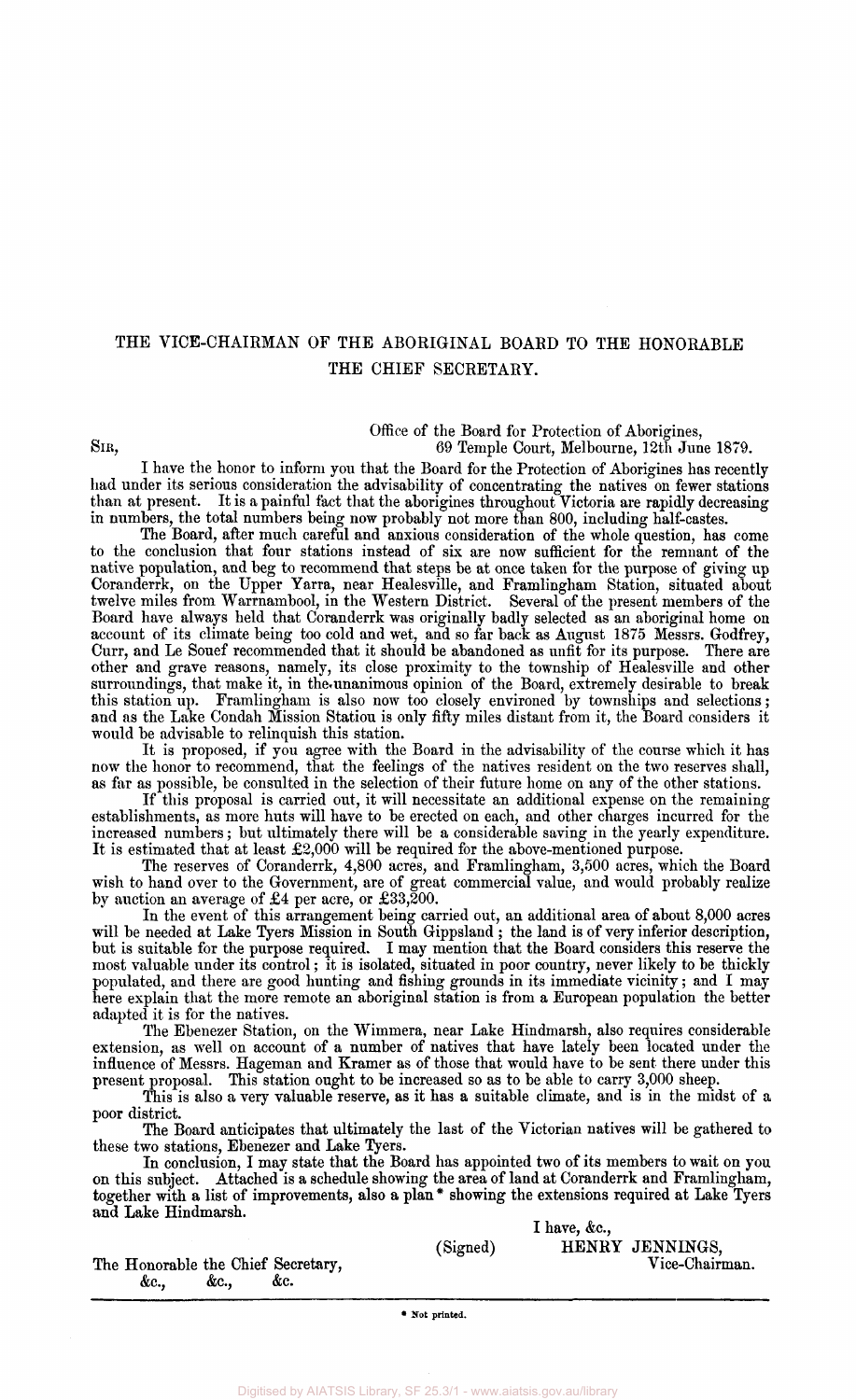#### SCHEDULE OF PRINCIPAL IMPROVEMENTS AT CORANDERRK STATION.

Manager's house. Schoolmaster's house. Large building used for a dormitory for children. Overseer's house. Hop kiln, complete. 20 acres of hop garden. Cultivation paddock, SO acres.

Manager's house. School house. Four new cottages.

About six miles of fencing. Stable and coach house. School house. Stockyard, &c. Six two-roomed cottages (new). Gardens, orchards, &c, &c.

SCHEDULE OF PRINCIPAL IMPROVEMENTS AT FRAMLINGHAM.

Cultivation paddock, 10 acres. About six miles of fencing, &c, &c.

#### THE VICE-CHAIRMAN OF THE ABORIGINAL BOARD TO THE HONORABLE THE CHIEF SECRETARY.

Office of the Board for Protection of Aborigines,

SIR, 69 Temple Court, Melbourne, 12th June 1879. The Board for the Protection of Aborigines feel themselves under the necessity of urgently directing your attention to the subject of the health of the unfortunate remnant of the tribes under their care. It is with much regret we find that the steps which have been taken to arrest the terrible death rate prevalent for many years on our stations have proved completely futile ; that the reduction in the numbers of the tribes under our care is not attributable in the main to intoxication and debauchery, as it has now become clear that the sober and moral fare nearly as ill as the drunkard. It is also important to notice that whilst the individuals of thirty or thirty-five years of age who take up their residence on our stations as a rule preserve their health, are able to work hard, and bid fair in many cases to live to sixty or seventy years of age, but that those who are born on or enter our establishments in childhood on attaining a suitable age are unable to work for any time without inducing spitting of blood, and for the most part die between their twelfth and twenty-fifth years, and seem in few cases likely to reach thirty. From this it happens that instances are daily becoming more frequent of parents who have buried two, four, or six children, and occasionally been left childless.

We have further the honor to bring under your notice the very important fact that death in most cases is the result of a disease of the lungs peculiar to the natives, which ends fatally in every case; that no cure has ever been known, nor, as far as we can judge, does medical attendance seem to have ever retarded the fatal catastrophe.

In view of these facts, it seems to us that there is strong reason for concluding that the cause of death, whatever it may be, is intimately connected with the daily life of these people, and it has been stated at one of our meetings that a similar mortality has prevailed on an establishment in Queensland. In that the case was successfully met by making a great reduction in the clothing used, and keeping the children (there are no adults in the establishment) as much as possible in the open air night and day.

Under all the circumstances of the case, having under our care the lives of several hundred human beings, we have thought it our duty to bring the matter under your notice, and to urge that it should be remitted with the least delay possible for inquiry and report to some one or more medical men who have already manifested a bias towards investigations of the sort.

(Signed) HENRY JENNINGS,<br>Vice-Chairman.

The Honorable the Chief Secretary,  $\&c., \quad \&c., \quad \&c.$ *&c, &c, &c.* 

### THE CHIEF MEDICAL OFFICER TO THE HONORABLE THE CHIEF SECRETARY.

SIR, Medical Department, Melbourne, 26th June 1879.

I have, &c,

In obedience to your minute of the 13th instant asking me to suggest what steps should be taken to investigate the nature of the disease which causes the terrible death rate among the aborigines of this colony, and to ascertain some proper remedial course of treatment, I have the honor to inform you that this subject was brought prominently under my notice in 1876, when I proceeded to Coranderrk. I then minutely investigated the conditions under which the aborigines were living, as well as the surrounding locality, and had no difficulty in arriving at a conclusion as to what were the causes of the mortality which at that time decimated the natives. I enclose a printed copy of the report I made on that occasion, in which I pointed out the sanitary defects which, in my opinion, were the cause of the excessive mortality.

In the first paragraph of my report I have alluded to the site as insalubrious. I would now repeat that allusion, and recommend the site to be changed to a more healthy one; with this exception, I see nothing to add to the report of 1876.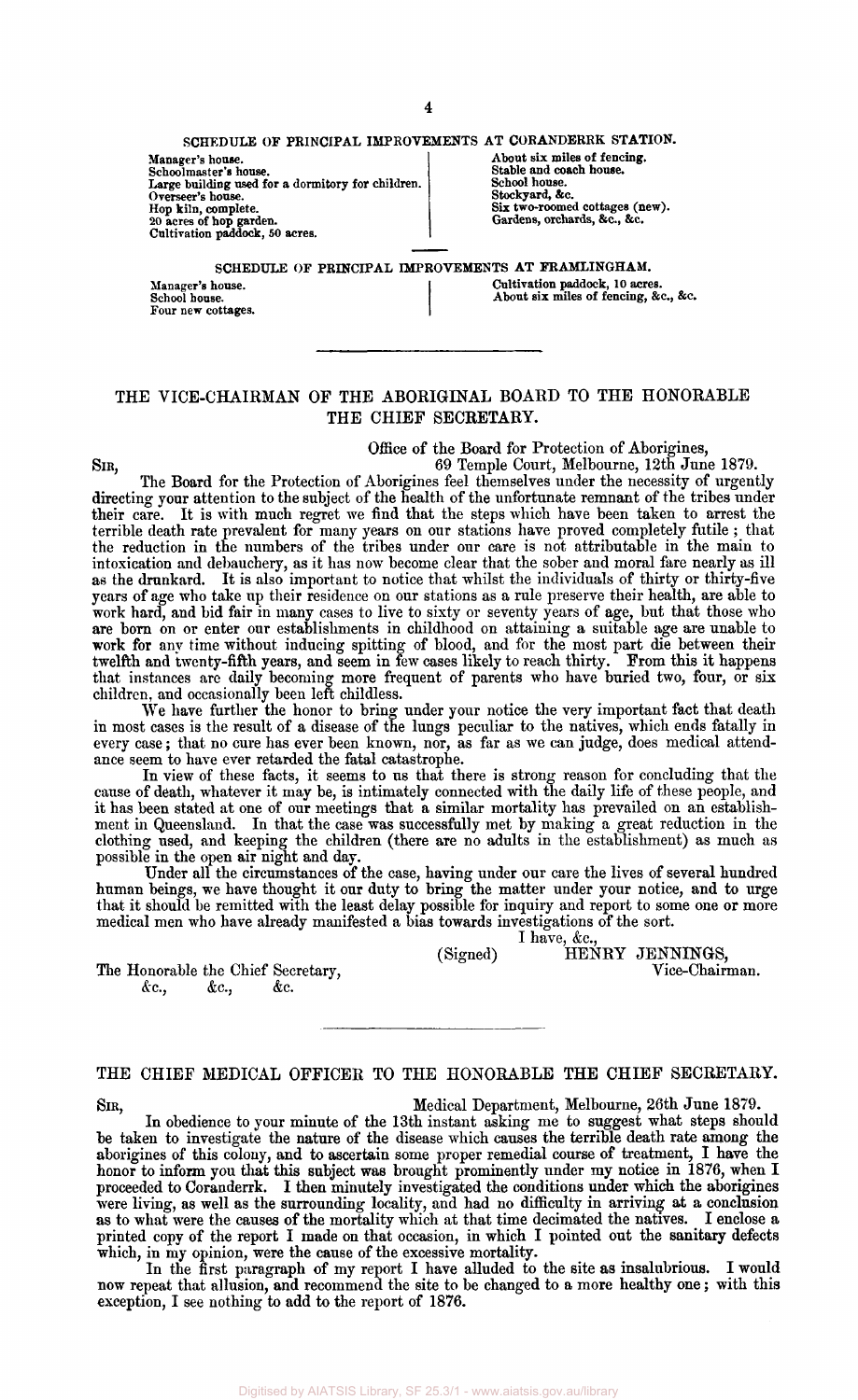Since the date of that report, though two years and three months have elapsed, six only out of the thirty-two new huts have been built, and these have not been drained. Their walls have been lined with boards for six feet of the height only, and the roofs not lined with calico. Drains have been cut in front and behind the old huts, and the floors of these huts have been boarded, but no further improvements have been made in them. Separate rooms for children over eleven years of age have not been built, but female children sleep in the school-room. Skillions have not been built, nor have earth-closets been provided. Neither new kitchen nor hospital has been built.

The Aborigines Board allege as an excuse for these necessary changes not having been carried out that they have not been provided with funds for the purpose. Under these circumstances it is not surprising that the health of the aborigines does not improve ; but if the recommendations in my report were carried out in their entirety, I have no doubt but that their influence on the health of the natives will be very great and beneficial. I have, &c,

#### The Honorable the Chief Secretary,<br>  $\&c.,\qquad \&c.,\qquad \&c.$  $\&c.,$

(Signed) W. McCREA,

ENCLOSURE.

Sin,<br>In obedience to your instructions of 23rd ultimo, I have the honor to inform you that I proceeded to Coranderrk on<br>the 20th instant, and made a careful examination of the condition of the establishment at that placece

open drain through the street; the water is pure and wholesome.<br>4. The huts are thirty-two in number, and in their dimensions they range from 24 feet to 12 feet in length, from<br>18 to 8 feet in width, and from 5 to 8 feet h nor salutary.

5. There are a few closets of a common description, covering mere holes in the ground, scattered about irregularly<br>over the establishment, insufficient in number for the wants and decency of the population. Even these are

channels in the street opposite their huts.<br>6. The construction of the huts is, in a sanitary point of view, the worst possible; the walls are of slab, paling, or<br>bark, mostly the latter, with openings in them so numerous

7. In wretched hores is it as no women the mortality is excessive. It appears by Mr. Oglive's report that the permining from discussive permining from discussive represhing from discussive represhing from discussive repre

- facility for drainage purposes. 2nd. That new huts be built on raised blocks of sawn weatherboard, lined and floored with boards, with shingle roofs, lined with calico and thoroughly water-tight, sufficiently ventilated by openings between the roofs and the walls to be at least 9 feet high. Each hut to have one sitting-room with an open brick chimney, and suffici
- 
-